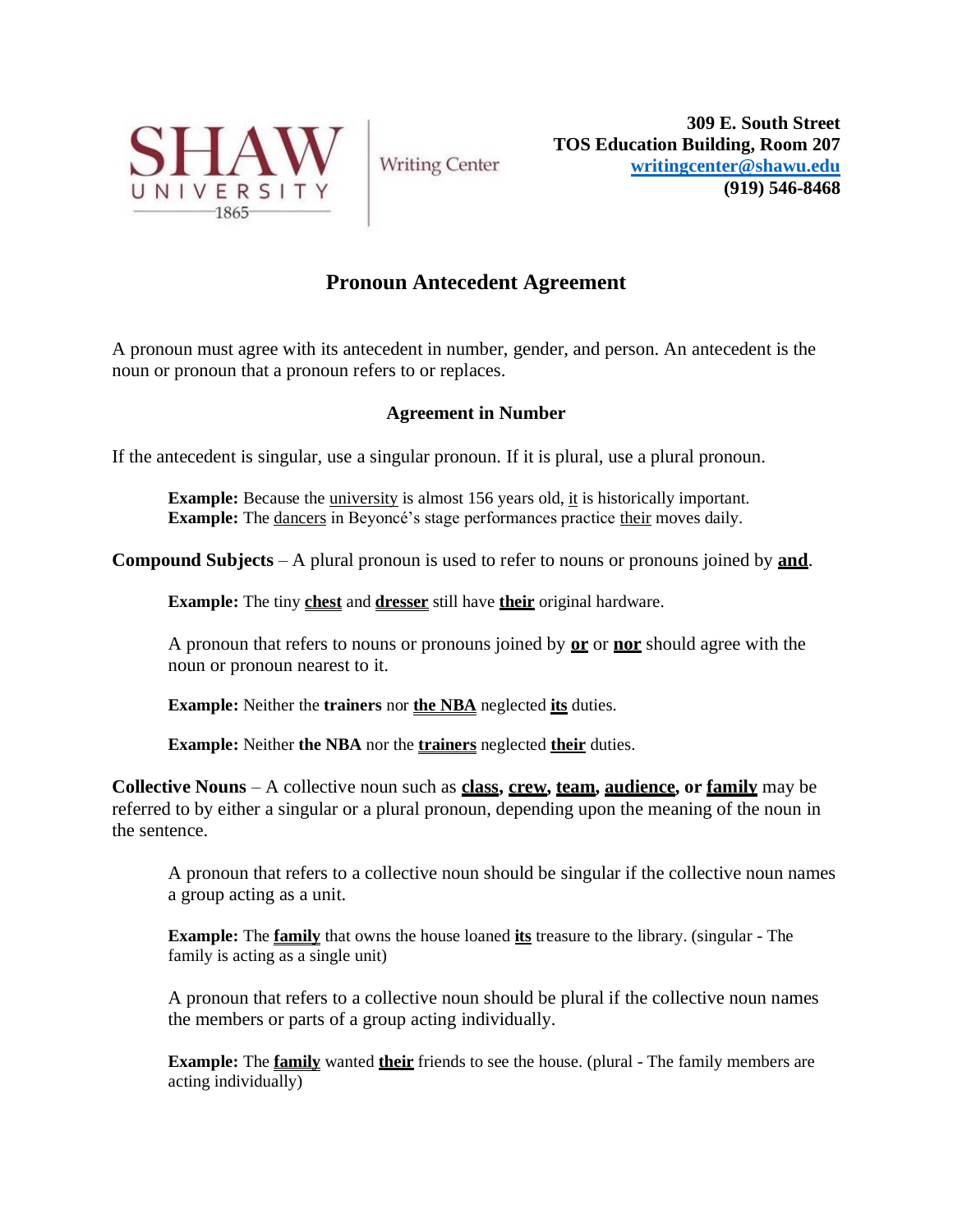## **Agreement in Gender and Person**

Generally, the **gender** of the pronoun – masculine (he, his, him), feminine (she, hers, her) or neuter (it, its) – must be the same as the gender of its antecedent. The **person** (first, second, third) of the pronoun also must agree with the person of its antecedent.

**Example:** You would be proud to see your work appreciated by future generations. **Example:** Artists would like their creations to last for hundreds of years. **Example:** An astronaut conducts his or her experiments during the flight.

If you want to maintain gender neutrality or you are referring to a person who uses plural pronouns to refer to themselves (they, theirs, them), then you should use a plural pronoun to refer to a singular person.

**Example:** Demi Lovato is back in the charts. They released the album "Dancing with the Devil...The Art of Starting Over" in April 2021. **Example:** The doctor treated their patient in the hospital down the street.

## **General Rules**

**1.** Avoid the **ambiguous reference**, which occurs when a pronoun refers to either of two antecedents.

**Ambiguous:** Brianna wrote to Mia while she was away at camp. **Clear:** While Brianna was away, she wrote to Mia. **Clear:** While Mia was away, Brianna wrote to her.

**2.** Avoid the **general reference**, which occurs when a pronoun refers to a general idea rather than a specific noun. The pronouns *which, this, that*, and *it* are used in a general way.

**General:** Even students with season tickets had to pay admission to the post-season games. We thought it wasn't fair.

**Clear:** Even students with season tickets had to pay admission to the post-season games. We thought the fee was unfair.

**3.** Avoid the **weak reference**, which occurs when a pronoun refers to an antecedent that has not been expressed.

**Weak:** In my Communications class, I made one. **Clear:** In my Communications class, I made a video.

**4.** Avoid the **indefinite reference**, which occurs when a pronoun, such as they or you, refers to no particular person or thing.

**Indefinite:** In New York, they have a pride festival every year. **Clear:** New York has a pride festival every year.